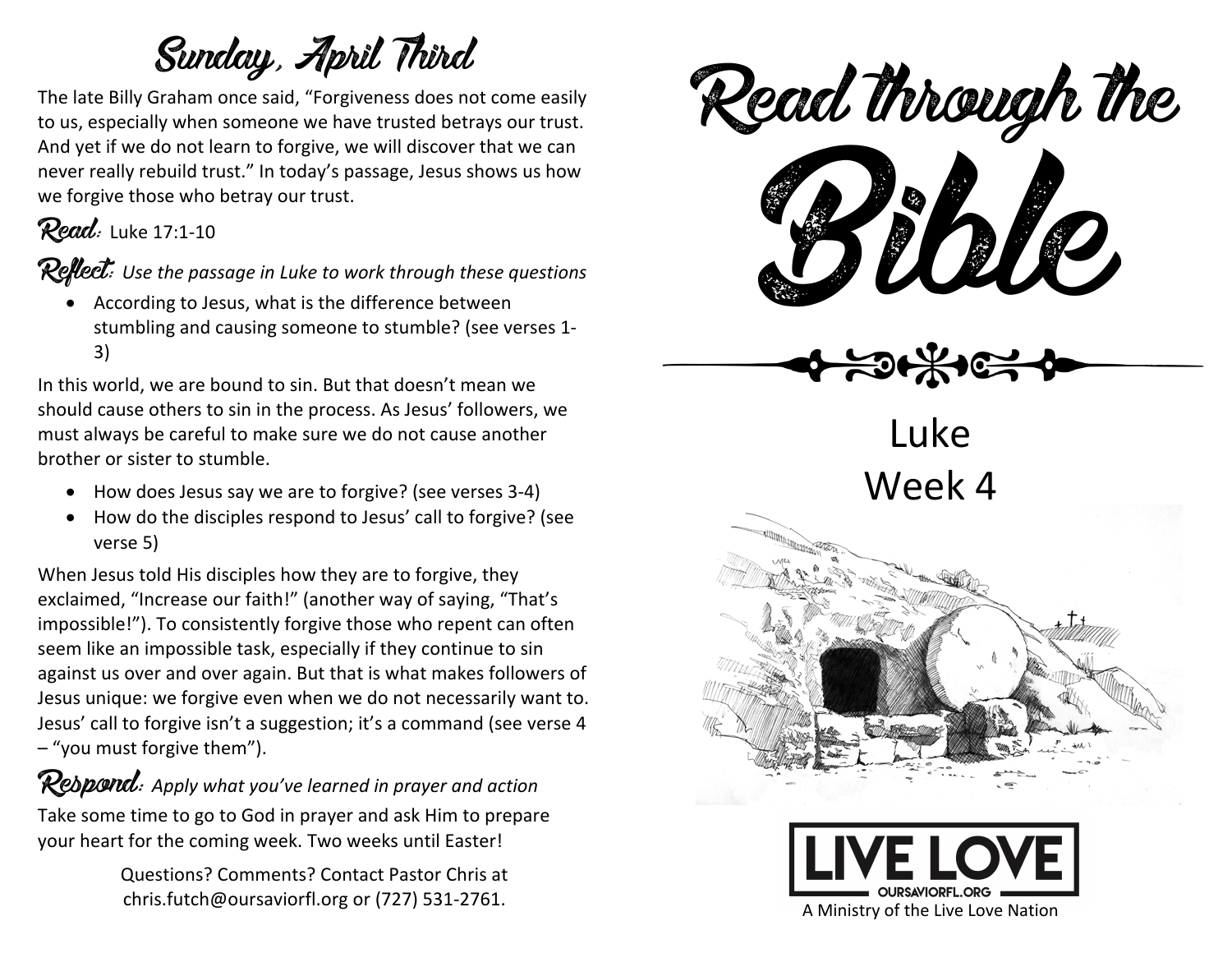## Monday, March Twenty-Eighth

In the TV show '24,' Jack Bauer is a federal agent notorious for not following the rules. It's not that he doesn't like them; he simply finds they sometimes get in the way of his work. In fact, there are many times throughout the series when Jack knows he should stand down and follow the proper protocol, but he chooses not to because saving lives is more important to him. In today's passage, Jesus breaks with the Sabbath traditions to heal a woman of a long-term illness.

#### Read: Luke 13:1-21

#### Reflect: *Use the passage in Luke to work through these questions*

• What warning does Jesus give? (see verses 1-5)

Pilate was a cruel man. So cruel, in fact, that he had killed some Galileans and mixed in their blood with the regular temple sacrifices. Jesus sees this as a teaching opportunity to remind His followers that life is short, and the time to repent is now. Whether one's life is taken intentionally (like the Galileans in verse 2) or accidentally (like the eighteen people in verse 4), Jesus illustrates why it is unwise to put off repentance as "something you'll get around to later."

- What was the synagogue leader's problem with the crippled woman's healing? (see verse 14) How does Jesus respond? (see verses 15-16)
- How do the parables of the mustard seed and the yeast describe the kingdom of God? (see verses 18-21)

Respond: *Apply what you've learned in prayer and action* Throughout the season of Lent, a strong emphasis is placed on repentance. This is done not to make us feel bad, but to remind us that life is indeed short, and the time for repentance is now. Take

some time each day this week to develop a posture and practice of repentance. As you confess your wrongdoings to God, be assured that they are all forgiven through the work of Jesus on the cross!

## Saturday, April Second

When a teacher sees a student push another student, she gives him a warning and tells him that if he does it again, he's going to end up in the principal's office. About five minutes later, the same student pushes another student. The teacher then takes the student by the arm and walks him down the hallway to the principal's office. Along the way, the student screams, "Please! Don't make me go! I won't do it again!" "It's too late for that," the teacher replies. "You knew what would happen if you continued to push other students." In today's passage, the people listening to Jesus are reminded of the consequences of their own actions.

### Read: Luke 16:19-31

#### **Reflect:** Use the passage in Luke to work through these questions

• How are the rich man and Lazarus described? (see verses 19- 21) Where do the two of them go? (see verses 22-23)

Remember, Jesus had just finished talking about serving two masters – God and money. In this story, the rich man clearly preferred his wealth (he wouldn't even help the poor beggar, Lazarus). It was only after he died and found himself in Hades did he realize the consequences of his decision to serve money.

• How does Abraham's response foreshadow Jesus' resurrection? (see verses 29-31)

Jesus was right to say that people would not be convinced even if someone rises from the dead. After all, when He eventually rose from the dead, many still did not believe. This makes those who do believe all the more remarkable: "Because you have seen me, you have believed; blessed are those who have not seen and yet have believed" (John 20:29).

Rebpond: Apply what you've learned in prayer and action How might you explain to someone why you believe in someone you have not personally seen for yourself?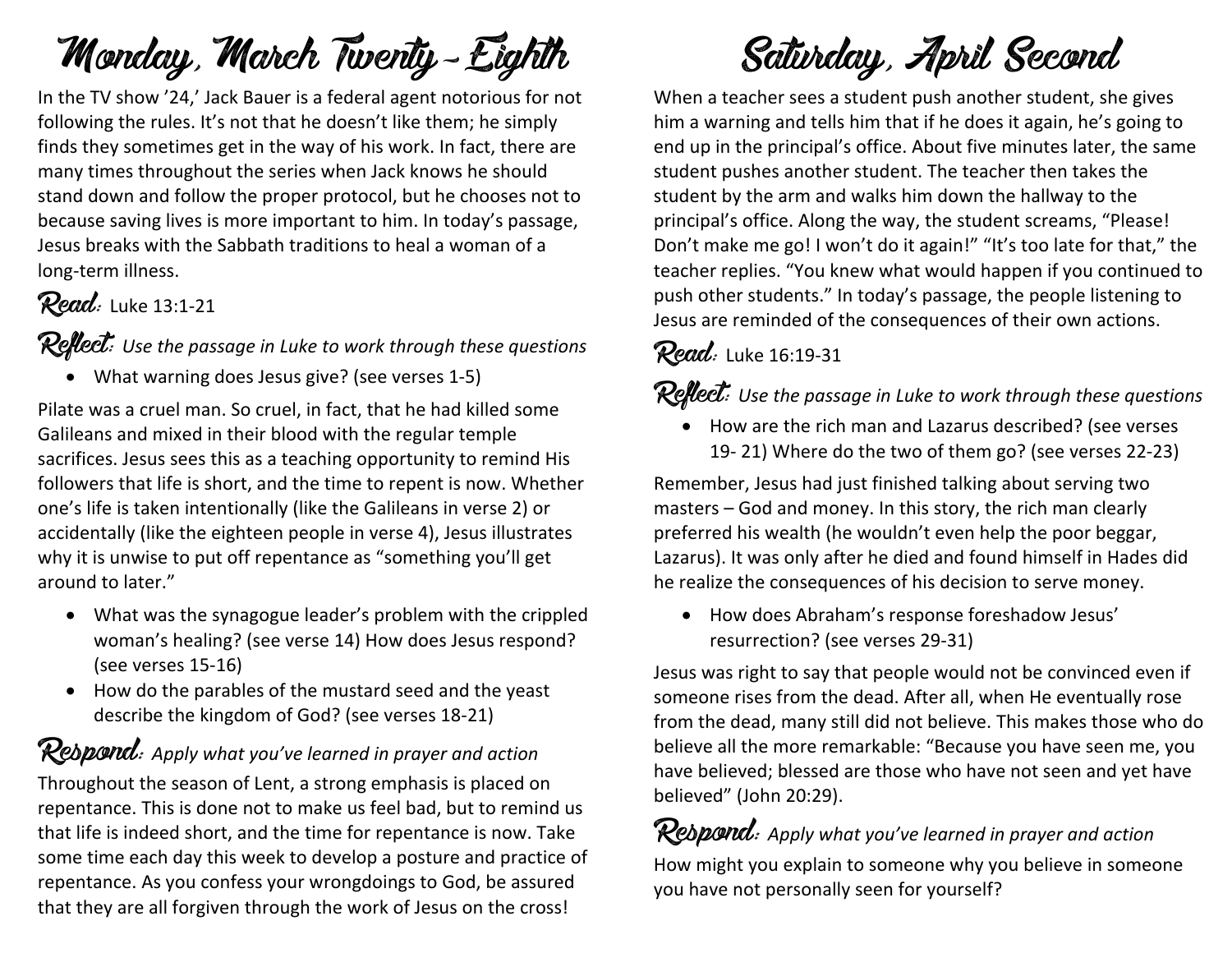## Friday, April First

On December 11, 2008, Bernie Madoff was arrested for operating the largest Ponzi scheme ever. Over the span of many years, Madoff swindled more than 4800 clients out of 64.8 billion dollars. Many of his clients were shocked: how could a man they trusted misuse their money so egregiously? In today's passage, Jesus shows us why it's important to be trustworthy and responsible with our wealth and possessions.

### Read: Luke 16:1-18

Reflect: Use the passage in Luke to work through these questions

• What does Jesus say in regard to how we handle our wealth? (see verses 10-12)

When God tasked us with taking care of His creation, He desired for us to do so honestly and responsibly. Jesus reminds us that all of us are susceptible to mismanaging the gifts God has given us. But, if we can learn to be trustworthy with very little, we can also learn to be trustworthy with much.

- Why can no one serve two masters? (see verses 13-15)
- How does Jesus use the example of divorce in verse 18 to explain His position in verses 16-17?

Back in Jesus' time, some men were divorcing women for absurd reasons: not folding the towels right, burning a meal, etc. Jesus reminds them here that issues like divorce are not to be taken lightly – there are consequences to doing so (see verse 18). However, it should be noted that there are Biblical causes for divorce (see Matthew 5:31-32, Matthew 19:7-9, and 1 Corinthians 7:15). By using divorce as an example, Jesus shows us that even though He fulfilled the Law, it is still important in His eyes.

**Respond:** Apply what you've learned in prayer and action How do you handle your wealth? Take some time to give thanks for the ways God has provided for you in both the small and big ways.

# Tuesday, March Twenty-Ninth

In south Tampa, Ciro's Speakeasy is a prohibition themed restaurant that offers an evening of food and fun for both regulars and tourists alike. There's one catch, though: in order to get in through the narrow door of the building, you have to know the secret phrase. If you know it, you are immediately ushered in. If you don't, there's a McDonald's not too far up the road. In today's passage, Jesus shares how people can enter through the narrow door of His kingdom.

### Read: Luke 13:22-35

Reflect: *Use the passage in Luke to work through these questions*

• What is the person's concern? (see verse 23) How does Jesus address this concern? (see verse 24)

Notice the contrast between the person's question and Jesus' response. The person wants to know how many people are going to be saved, but Jesus encourages him to simply consider his own salvation instead. Because Jesus 'knows' His followers (see verses 25 and 27), He will recognize them when they try and enter through 'the narrow door.'

Over the years, quite a few people have found this particular passage concerning. "How do I know if I am going to be saved? What if the owner of the house closes the door on me?" Rest assured, this will not be our fate, for "everyone who calls on the name of the Lord will be saved" (Romans 10:13).

• How does Jesus respond to Herod's threat of death? (see verses 32-33)

### **Respond:** Apply what you've learned in prayer and action

Suppose you have a family member or friend who doubts they are truly saved (or perhaps this is a real situation for you). What might you say to assure her (or him) that she (or he) belongs to Christ and is indeed saved?